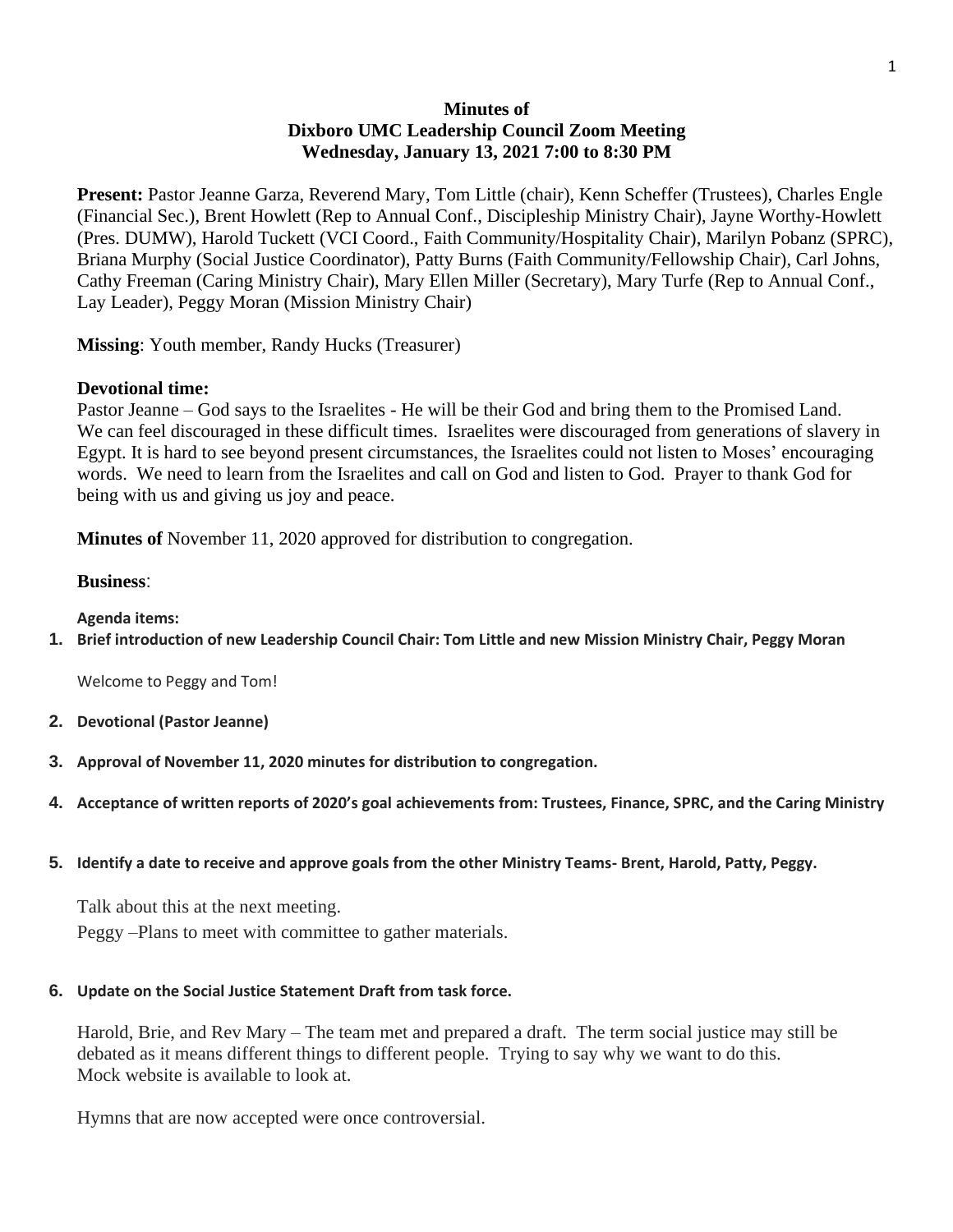Important to look at different definitions of justice and social justice – what do the terms mean to different people.

How can we have a good online presence and take action for equality for all?

Some ideas are to have two statements or compromise on the statement.

Potential compromise is to have the link say social justice, but change the first statement to Ken's suggestion "In order to be socially responsible we believe in justice and inclusion for all."

How are we going to present this to the congregation – we will publish the minutes. Also Brie will read the statement Sunday morning, it fits well with sermon this week.

## **7. Updates on Village Green & School House- Carl**

The village green is very active. The opening of the farmers market is planned for May 28<sup>th</sup>. We will have 21 markets in 2021 with the last one scheduled for Oct 22<sup>th</sup>. Hoping for trunk or treat this year! If covid prevents trunk or treat then we plan to have an event similar to 2020. We want to renovate the school house. Front porch renovated this fall. Christmas decorations were put up for 2020 but no show. Hoping to have artisans market on the last Friday- yet to be determined. Funds for renovations - we have a local donor for septic field along with running water and bathroom. Match for donations available, but no time table.

July 10th is the movie night, hoping for a better movie than Snow White.

Post on social media the matching funds offer.

Vendor hours the same as 2020, vendors like the 3-6 pm hours.

Kenn says there may be a ukulele band. (The donor leads a ukulele band.)

The town is very supportive of restorations.

#### **8. Potential Dates for 2021 Community Events – Patty**

Dates and events are all dependent on health situation. Probably not going to have Easter Egg hunt in April – sad.

We hope to have a Dixboro block party – we can invite neighbors in Dixboro.

Would also like to host a First responder's picnic, love to have trunk or treat, and trivia nights.

## **9. Other issues**

Brandon Park update – the older equipment has been cleared out. The asphalt will be removed next. The landscaper has been paid 15K to clear out old and start putting new components in place. Dan Brandon will provide a check for the new playground equipment in the spring. Matter of timing and the weather.